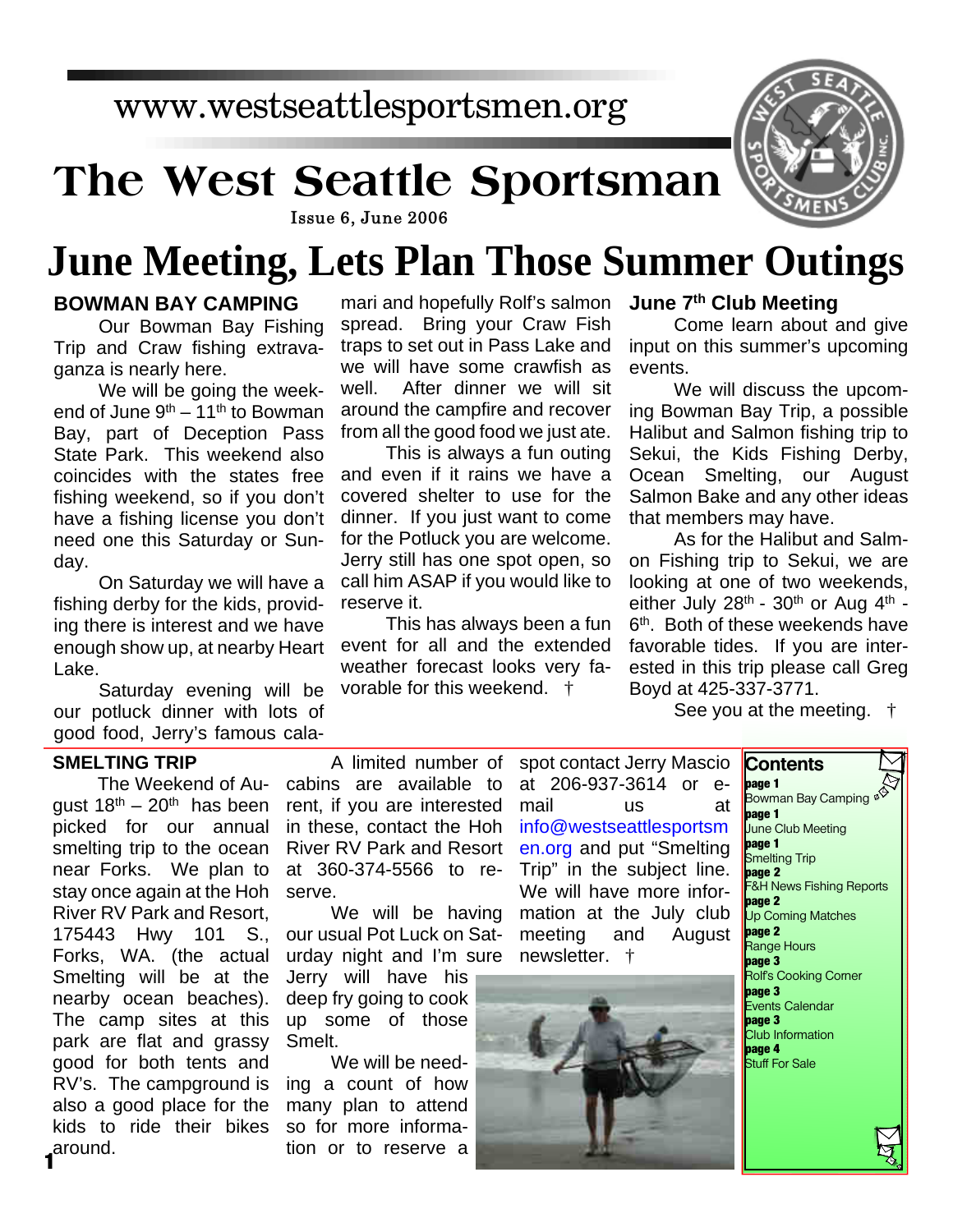*The following is from Washington Fishing & Hunting News Email Alert dated June 2, 2006*

*Written by Andy Walgamott*

#### **June 1 Openers Produce Kings, Steelhead**

Here's a roundup of salmon and steelhead action from yesterday's opener:

#### **SKAGIT RIVER**

For the second year in a row, the upper end of the Skagit River from Rockport to the mouth of the Cascade opened for springers. WDFW biologist Brett Barkdull says he checked 17 fish for about 100 anglers by 3:30 p.m. June 1. "The river had a lot of water and it was dirty," Barkdull says. "The high water kind of kept catch rates on everything down."

Guide Cal Stocking of Cause for Divorce Guide Service (360- 428-5038) says half the catch came from the bank, with Little Eddy - the first hole below the Cascade mouth - producing better than Big Eddy, just downstream. Stocking's boat hooked four and landed one in the high teens while Running eggs, Kwiks and Wiggle Warts.

He says the opener was comparable to last year, but this go-around there's a lot more water in the Skagit "Tell the

guys, fish the edges," Stocking says.

Fifty kings had returned to the hatchery already, and WDFW expects 1,600 back this year. Daily limit is two. The lower mile of the Cascade is open for kings as well. Stocking also reports that Dollies to 6 and 7 pounds are biting roe. Barkdull adds that a few steelhead were caught.

#### **SKYKOMISH RIVER**

Fifty miles to the south, the king/steelhead opener on the Skykomish Appears to have produced more summer steelies than summer kings. By his count, Jordan Doucet at Three Rivers Marine (425-415-1575) says it ran 3:1 in favor of steelhead.

"It was actually pretty good," adds Scott Weedman, also at the Woodinville tackle/boat/motor retailer. His boat landed an 18 pound king and fought several steelhead. His partner, Dave Lee, went out for three hours last night and caught 7- and 13-pound steelhead.

Weedman also reports good catches from the bank way upstream at Cable Hole - "probably more than I've heard of in 15 years." Cable is the stretch about a quarter mile below Reiter Ponds (which is closed until Aug. 1).

Expect better numbers of kings to roll in later in June. The Sky jumped to 8,000 cubic feet per second before the opener, and has since reached 11,500, which means fish close to shore. "As soon as it drops in, it should be good," says Doucet.

The opener's results have Weedman upbeat about the season. "I'm excited about it," he says. "I think we're gong to have a good summer.

#### **AREA 11**

In the saltwater, the king reopener was "overall slow," says WDFW Puget Sound salmon manager Steve Thiesfeld. He reports 39 kings and 127 boats checked at two Tacoma ramps yesterday. "That's not red hot, but there are some fish there," Thiesfeld says. "There's bait in South Sound, so there should be blackmouth around." F&H News salesman Brian Lull, who fished the opener, said that one old salty dog had two nice immature kings. "All he would say is he got them in 130 feet of water," Lull says.

#### **'Zoo' Predicted for Neah, La Push Hali Reopener**

Official prediction for the June 22 and 24 halibut reopener out of Neah Bay and La Push: "It'll be a zoo, but a zoo with big halibut," says WDFW ocean fish checker *Continued on page 4*

| Up coming Small bore & Air Matches                                                                                |                                                                                                   |                                                                                                                                                                                                                                                                                                                           |                                                                                                                                                                                                                                                      |
|-------------------------------------------------------------------------------------------------------------------|---------------------------------------------------------------------------------------------------|---------------------------------------------------------------------------------------------------------------------------------------------------------------------------------------------------------------------------------------------------------------------------------------------------------------------------|------------------------------------------------------------------------------------------------------------------------------------------------------------------------------------------------------------------------------------------------------|
| Jun 3-4<br>Jun 10-11<br>Jun 24-25<br>Aug 12-13<br>Aug 25-27<br>Sep 9-10<br>Sept 23-24<br>Nov 4-5<br><b>Nov 18</b> | Tacoma<br>Tacoma<br>Puyallup<br>Puy. / Tac.<br>Tacoma<br>Tacoma<br>Tacoma<br>Olympia<br>Centralia | Schützenfest / NRA 3-P Championship<br>Koehler Memorial prone<br>NRA 3-Position Regional<br>USA Shooting Zone Championship<br>State Smallbore International Camp & PTO<br>State Conventional Prone Championship<br>Schützenfest / Outdoor Int'l Championship<br>State Indoor Int'l 3-P Championship (West)<br>JORC (West) | <b>Range Hours and Activity</b><br>Monday - Small Bore - 6 PM<br>Tuesday - Air Pistol & Air Rifle<br>Wednesday - Juniors - Call Fred Burr<br>at 206-935-4883 for information.<br>Cost: Adult members \$2.00, non-<br>members \$4.00, Juniors \$1.00. |

Issue 6, June 2006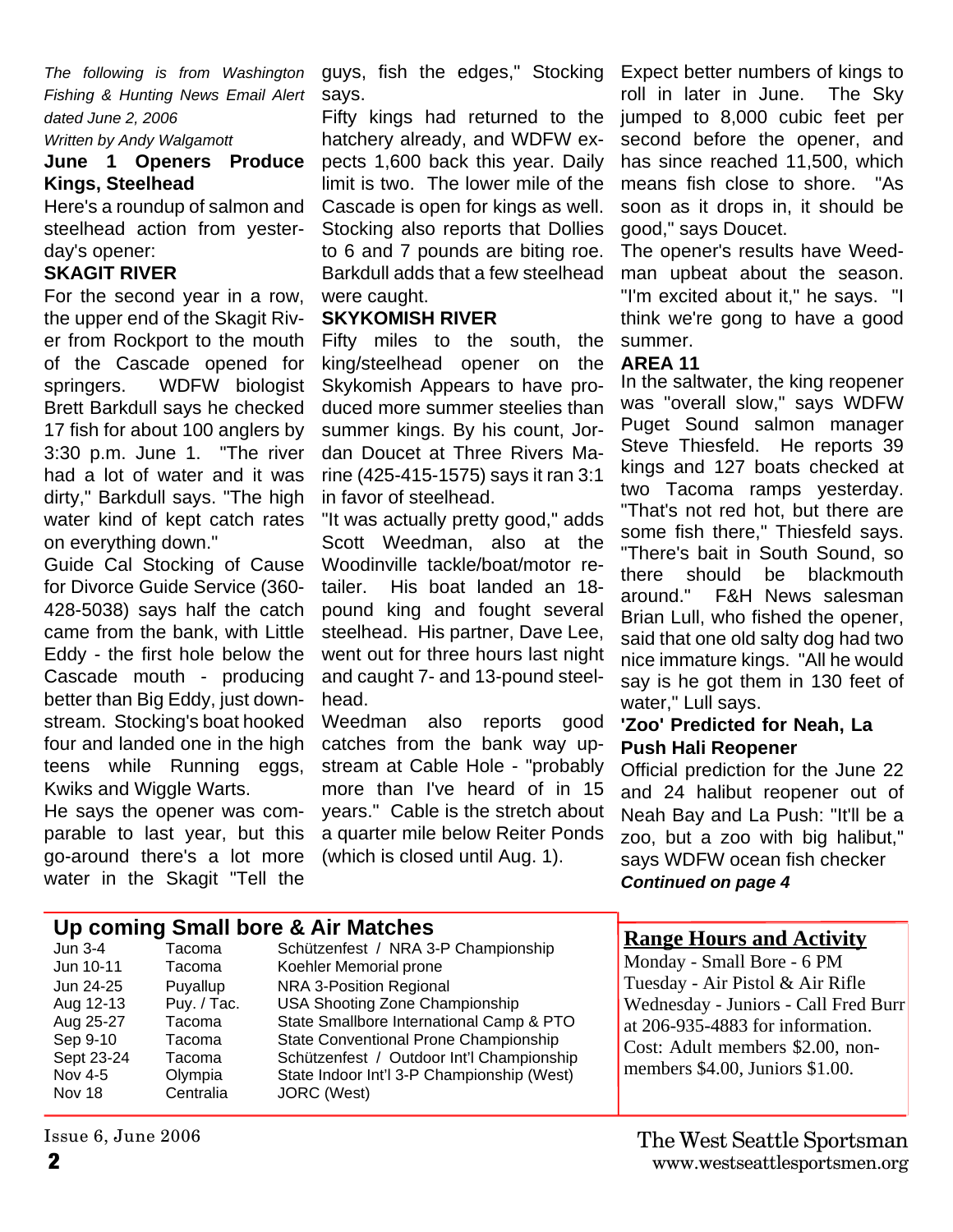#### **The West Seattle Sportsmen's Club Sponsors of the Roger Dahl Rifle Training Range**

#### **OFFICERS TRUSTEES**

President – Cam Robison 206-431-8337 Jerry Mascio 206-937-3614 Vice Pres. – Greg Boyd 425-337-3771 Frank Novito Secretary – Tony Olszewski 425-226-5643 Rolf Erickson Treasurer – Fred Burr 206-935-4883

#### **Rolf's Cooking Corner**

**Crab Cakes Made Easy** ¼ Cup Finely Chopped Red Bell Pepper ¼ Cup Finely Chopped Green Onion ¼ Cup Mayonnaise 1 Tablespoon Fresh Squeezed Lemon Juice ½ tsp Garlic Powder ¼ tsp Johnny's Seasoning Salt Dash Cayenne Pepper (2) 6 oz Cans Crab Meat

1 Egg Beaten

1 Cup Seasoned Bread Crumbs 3 Tablespoons Butter

In a bowl, combine red pepper, green onion, mayonnaise, lemon

Rec. Sec. – Richard George Contact us at: info@westseattlesportsmen.org

juice, seasoned **Events Calendar** June 7<sup>th</sup> - Club Meeting

salt, garlic powder and cayenne pepper. Stir in crab, egg and 1/3 cup breadcrumbs sticky). Divide and balls in remaining breadcrumbs; flatabout ½-inch thick. In a skillet, melt June 9th - 11th - Bowman Bay

butter over medium heat. Fry cakes 3 to 4 minutes per side or until golden brown. Makes 4 serv-

ings. †

(mixture may be July 16<sup>th</sup> - Hi-Yu Kids Fishing form mixture into 4 Aug 2<sup>nd</sup> - Salmon Bake balls. Roll crab Aug 18<sup>th</sup> - 20<sup>th</sup> - Ocean Smeltten into cakes If you have any ideas for pro-July 5th - Shoot & Toot, Club Meeting Derby ing Trip

grams to have at the club meetings or any good outing ideas let one of the Officers or Trustees know. You may contact us at: info@westseattlesportsmen.org

| <b>MEMBERSHIP APPLICATION</b><br><b>New</b><br><b>WEST SEATTLE SPORTSMEN'S CLUB</b>                                                                                                                                              | <b>Renewal</b>                          |  |  |  |
|----------------------------------------------------------------------------------------------------------------------------------------------------------------------------------------------------------------------------------|-----------------------------------------|--|--|--|
|                                                                                                                                                                                                                                  |                                         |  |  |  |
|                                                                                                                                                                                                                                  |                                         |  |  |  |
| for membership in the WEST SEATTLE SPORTSMEN'S CLUB and tender herewith the sum of \$25.00 in                                                                                                                                    |                                         |  |  |  |
| payment of one year's dues.                                                                                                                                                                                                      |                                         |  |  |  |
| "I solemnly swear that I will abide by the Constitution and By-Laws of the West Seattle Sportsmen's Club and<br>help in its up-building and I will not willfully disobey the Game Laws wherever I fish or hunt. I will always be |                                         |  |  |  |
| a true sportsman both in the field and to my brother members at all times.                                                                                                                                                       |                                         |  |  |  |
|                                                                                                                                                                                                                                  | If you would like to                    |  |  |  |
| Street Address Management and Changes and Changes and Changes and Changes and Changes and Changes and Changes                                                                                                                    | receive the Club<br>newsletter by email |  |  |  |
|                                                                                                                                                                                                                                  | check here.                             |  |  |  |
|                                                                                                                                                                                                                                  |                                         |  |  |  |
| (New Only)                                                                                                                                                                                                                       |                                         |  |  |  |
| The West Seattle Sportsman                                                                                                                                                                                                       | Issue 6, June 2006                      |  |  |  |

www.seattlesportsmen.org **3**